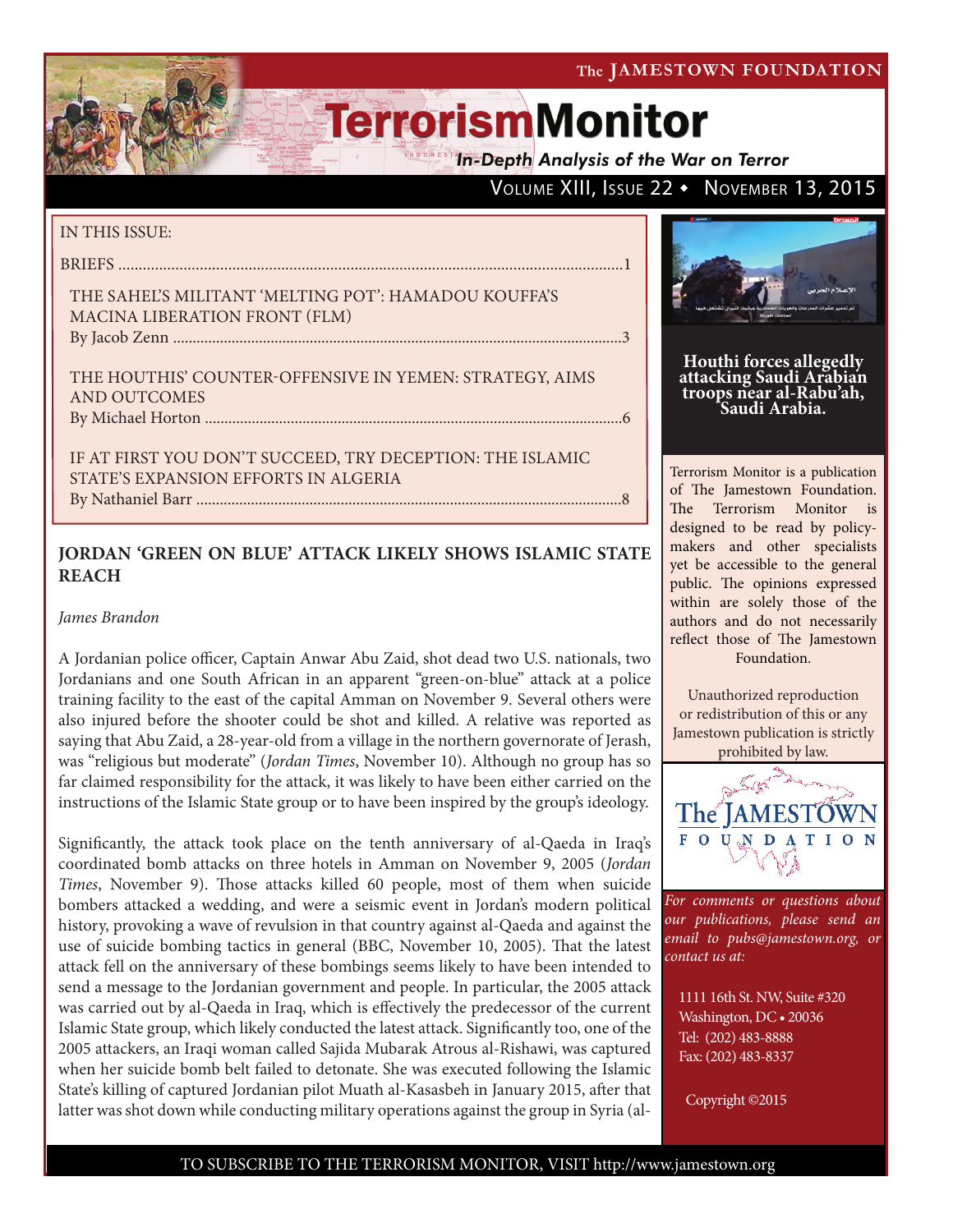[Monitor,](http://www.al-monitor.com/pulse/originals/2015/01/jordan-executions-mixed-response.html) January 7). This latest attack can therefore likely be seen both as a reminder by the Islamic State of the continuing reach of the group into Jordan and as a belated response to Jordan's execution of al-Rishawi. At the same time, however, the shooters' decision to primarily attack a military target associated with the United States, is also telling and suggests that the Islamic State, if indeed they directed the attack, may not willing to risk provoking a backlash among Jordanian society as was caused by the 2005 attacks on hotels.

The recent attack is also a reminder that Jordan has been relatively quiet in recent years, despite its proximity to ongoing highly-active conflicts in neighboring Syria and Iraq and in nearby northern Sinai in Egypt. There are, however, a number of factors that could lead to further attacks, in both the short and longer term. For instance, despite growing at three percent this year, the Jordanian economy remains under enormous pressure due to the country's lack of natural resources and high levels of population growth; the unemployment rate reached an estimated ten percent and was over 20 percent in areas with high levels of refugees [\(al-Arabiya,](http://english.alarabiya.net/en/business/economy/2015/05/17/Jordan-unemployment-soars-in-areas-with-high-refugee-influx.html) May 17). Jordan's refugee population is estimated to include at least 600,000 Syrians as well as a large number of Iraqis, putting substantial strain on Jordan's infrastructure [\(UNHCR,](http://www.unhcr.org/pages/49e486566.html) 2015) Meanwhile, the country's political opposition is weak, and legal outlets for venting frustrations at economic problems remain sparse. The country also has a highly active Salafist movement, including prominent hardliners such as Abu Muhammad al-Maqdisi and Abu Qatada al-Filistini, who have previously expressed support for a range of jihadist groups (including al-Qaeda), and there is the clear potential for such anti-Western preachers to either—deliberately or inadvertently inspire disenfranchised individuals to conduct attacks within Jordan. In addition, Jordan has seen apparent attempts by Syrian-based militants to cross its borders, although most seem to have been prevented by the country's strict border controls, backed by the army's "shoot to kill" policy towards suspected infiltrators (*[Daily Star](http://www.dailystar.com.lb/News/Middle-East/2015/Aug-17/311412-jordan-says-militants-trying-to-sneak-in-from-syria.ashx)* [Beirut], August 17). In this context, despite the Jordanian security forces' undoubted counter-terrorism competence, further attacks appear likely.

TerrorismMonitor Volume XIII • Issue 22 • November 13, 2015

### **EVIDENCE MOUNTS OF ISLAMIC STATE INFLUENCE IN INDONESIA**

#### *James Brandon*

A series of incidents and official statements in recent weeks underline the growing allure of the Islamic State group in Indonesia, the world's most populous Muslim-majority country. In late October, for instance, the country's National Counter-terrorism Agency (Badan Nasional Penanggulangan Terorisme—BNPT) said that over 500 Indonesians were believed to have joined the group, although the police had only identified 200 of them ([Channel News Asia](http://www.channelnewsasia.com/news/asiapacific/indonesia-found-out-isis/2221116.html), October 27). A BNPT spokesman said that a significant problem facing the police is that Indonesians often travel to Syria via complex routes, often under the pretext of undertaking pilgrimage in the wider Middle East, and that the authorities often only discover that a person had joined the Islamic State when the group announces their death.

In addition, the country's foreign ministry said this month that 119 Indonesians had been deported from Turkey on suspicion of seeking to cross into Syria [\(ABC](http://www.abc.net.au/news/2015-11-10/more-than-100-indonesian-is-sympathisers-deported-from-turkey/6927858) [Sydney], November 10). Other countries have also intercepted would be jihadists, with Singapore deporting two Indonesian individuals suspected of intending to travel to Syria back to Indonesia in November (*[Straits Times](http://www.straitstimes.com/asia/se-asia/2-indonesians-who-were-denied-entry-into-spore-due-to-plans-to-join-isis-allowed-to)* [Singapore], November 11). In addition, the deaths of Indonesian Islamic State volunteers continue to be reported from Syria. One of the most prominent recent fatalities was Umar Jundul Haq (nicknamed "Uncu"), who was the son of Imam Samudra, who carried out the 2002 Bali bombings (*[The Australian](http://www.theaustralian.com.au/in-depth/terror/killed-in-syria-son-of-bali-bomber-imam-samudra/story-fnpdbcmu-1227573564509?sv=4b86f8dc25250b17e293e1accdaa4376)*, October 19).

Evidence suggests that the profile of Indonesian recruits remain diverse, as do their motives. For instance, Ahmad Junaedi, a meatball seller from Java who was arrested after his return from the Islamic State's territories in Syria, recently told a court in October that he had been partly motivated by promises of a high salary for joining the group ([Channel](http://www.channelnewsasia.com/news/asiapacific/indonesia-hopes/2212486.html)  [News Asia](http://www.channelnewsasia.com/news/asiapacific/indonesia-hopes/2212486.html), October 23). He said he left the group in part because he had been given menial tasks, such as making kebabs for Arab fighters, and was paid only \$50 a month. His account is in keeping with other Southeast Asian volunteers' accounts of the Arab-dominated group's dismissive attitude towards them. On the other hand, another recent recruit is believed to be senior civil servant Dwi Djoko Wiwoho, the director of the Indonesia Investment Coordinating Board's licensing office in the Riau Islands, who is believed to have travelled to Syria via Turkey while on holiday from work in August (*[Straits Times](http://www.straitstimes.com/asia/se-asia/senior-indonesian-civil-servant-abandons-post-to-join-isis)* [Singapore], November 11). His current whereabouts are not known. Other recent studies,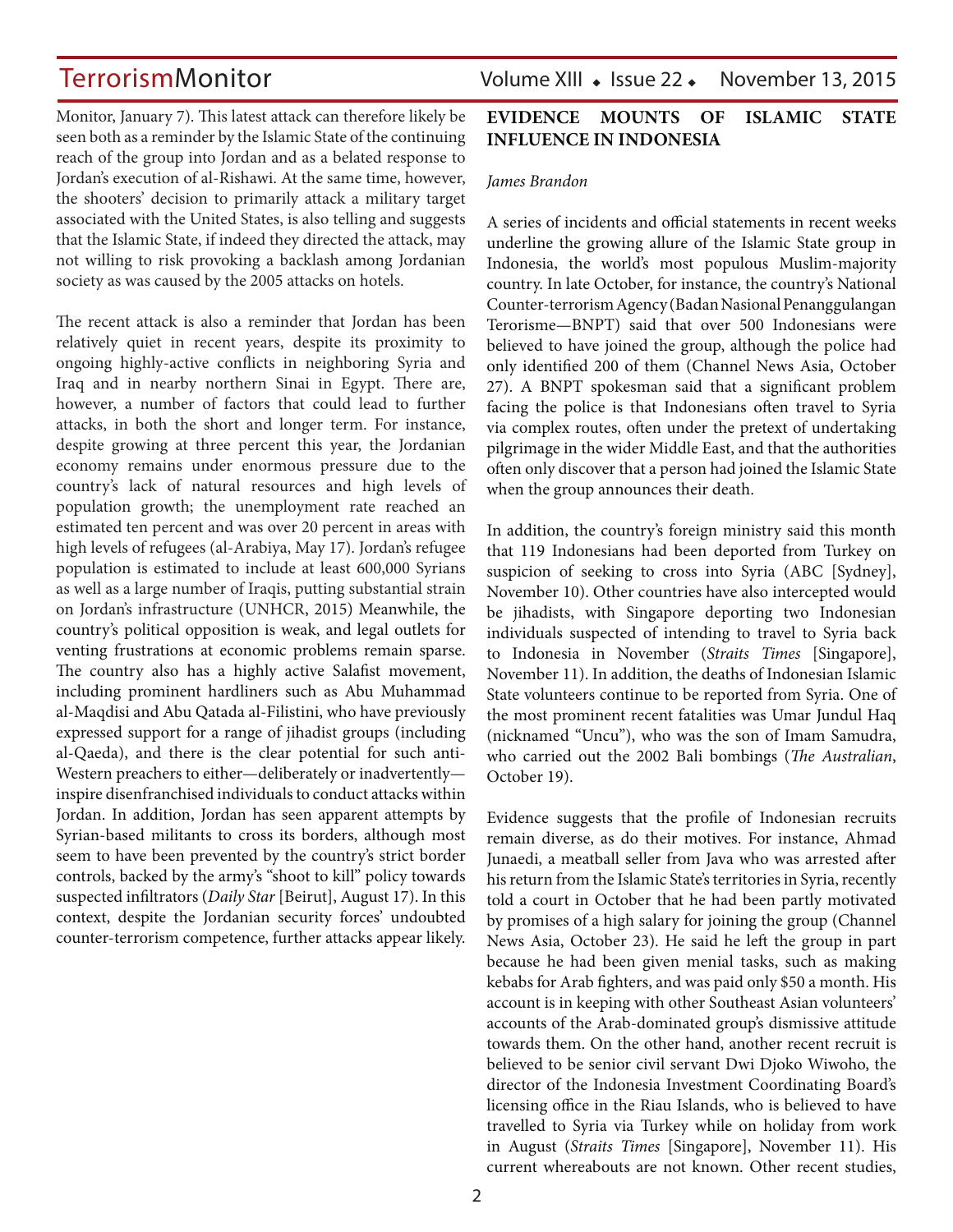for instance by the Jakarta-based Institute for Policy Analysis of Conflict (IPAC), have drawn attention to the migration of whole families to Islamic State-controlled parts of Syria, with such moves sometimes driven not by husbands, but by female family members and teenage children (*[Jakarta Post](http://www.thejakartapost.com/news/2015/11/09/is-targeting-recruitment-method-families-expert.html)*, November 9).

So far, there have been no attacks in Indonesia directly linked to the Islamic State, illustrating that the group's Malay-language propaganda has so far focused primarily on encouraging radicals to come to their "caliphate," rather than conducting attacks in their home countries. Indonesia is, however, well aware of the potential threat and has recently announced plans to work to jointly with Australia to rehabilitate returning Islamic State fighters (*[Sydney Morning](http://www.smh.com.au/federal-politics/political-news/australia-and-indonesia-to-work-together-to-rehabilitate-hundreds-of-convicted-terrorists-20150927-gjw62c.html)  [Herald](http://www.smh.com.au/federal-politics/political-news/australia-and-indonesia-to-work-together-to-rehabilitate-hundreds-of-convicted-terrorists-20150927-gjw62c.html)*, September 28).

Volume XIII · Issue 22 · November 13, 2015

## **The Sahel's Militant 'Melting Pot': Hamadou Kouffa's Macina Liberation Front (FLM)**

### *Jacob Zenn*

After the French-led military intervention in northern Mali in 2013, the leading jihadist groups there, including al-Qaeda in the Islamic Maghreb (AQIM), its affiliate Movement for Unity and Jihad in West Africa (MUJWA) and its local "front group" Ansar Dine, dispersed from the towns they held. One of the militant groups to emerge from the aftermath of this upheaval in Mali was the Macina Liberation Front (Front de Libération du Macina—FLM), which first became known in January 2015. The FLM, with estimates of the number of affiliated militants ranging from the low hundreds to as many as 4,000, represents a new militant trend in southern Mali and neighboring countries. This is because the FLM seems to be an updated version of its "parent" groups by incorporating:

- • AQIM's strategy for Mali—and sub-Saharan Africa more generally—and acting as a "front group" of Ansar Dine (which itself is a "front group" of AQIM) and disguising its connections to al-Qaeda;
- Ex-MUJWA militants who after the French-led military intervention in northern Mali neither fled to Libya with late AQIM southern commander Abu Zeid's Tareq bin Zayed Brigade nor followed MUJWA leaders Hamadou Kheiry and Abu Walid al-Sahrawi in pledging loyalty to Islamic State leader Abu Bakr al-Baghdadi; and
- Ansaru-like historical narratives combined with the *takfiri* ideology of Boko Haram (now the Islamic State's West Africa Province, or ISWA).

Moreover, in terms of its objectives, the FLM represents what Sahelian al-Qaeda mastermind, Mokhtar Belmokhtar, and his relative and former MUJWA leader, Oumar Ould Hamaha, always wanted: a front throughout the southern Sahara ([AP,](http://www.cbsnews.com/news/head-of-mali-terror-group-quits-al-qaeda/) December 3, 2012). In fact, Belmokhtar reportedly "outsourced" operations in southern Mali through Ansar Dine to the FLM (Liberte Online [Algiers], August 16).

This article provides a background on the leadership, ideology, strategy and attacks of the FLM, and places these attributes within the context of regional trends in the Sahel. Understanding the FLM may, in turn, assist intelligence and counter-insurgency professionals anticipate the "next war"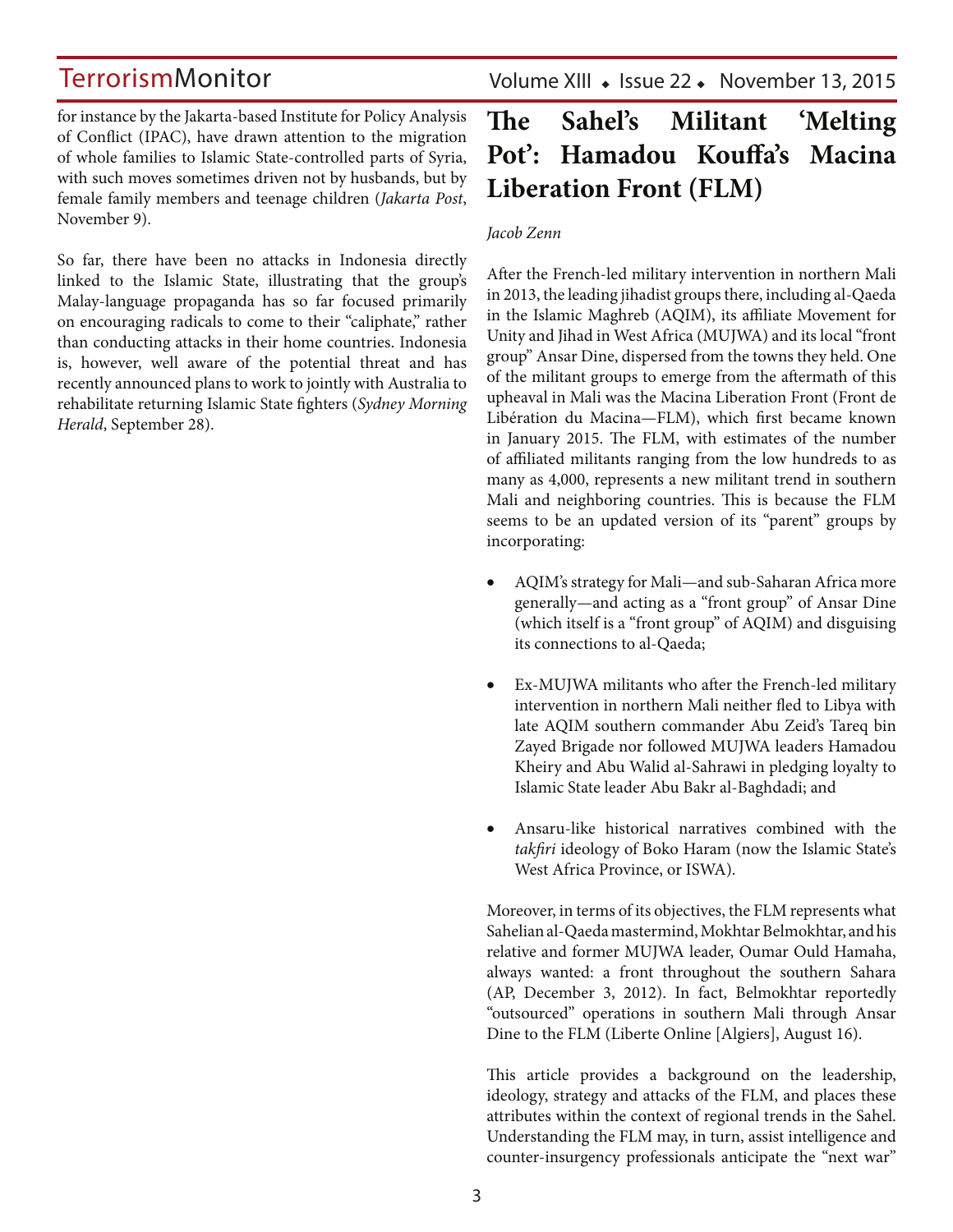in the Sahel.

#### **Leadership**

The leader of the FLM is Hamadou Kouffa, a *marabout* (religious teacher) over 50 years old who grew up in the small town of Niafunke in central Mali (Malijet, January 23). Kouffa rose to prominence on January 10, 2013, when he led an offensive by AQIM, Ansar Dine and MUJWA into the town of Konna in central Mali, and declared himself the "Sultan of Konna" ([Mali Actu,](http://maliactu.info/societe/attentat-terroriste-dans-la-region-de-sikasso-des-pieds-nus-reconvertis-en-jihadistes-actifs) July 16). This was the militants' deepest push toward Mali's capital of Bamako during the entire "jihadist occupation" of northern Mali. However, the over-ambitious offensive backfired when it compelled the French to begin their military intervention in that region, which subsequently ousted the militants there.

Kouffa's popularity came in part from his mastery of radio as a tool for communication in his native Fulani language (*[Telegraph](http://www.telegraph.co.uk/news/worldnews/africaandindianocean/mali/11884570/Mali-Islamists-armed-group-push-fighting-beyond-conflict-hit-north.html)* [London], September 23). Because of this, many of Kouffa's recruits are Fulanis, and the FLM is often considered in Malian media to be a "Fulani movement." Nonetheless, there is little evidence to suggest that the FLM incorporates Fulanis in West Africa beyond Mali and its borderlands.

In terms of religious affiliation, Kouffa—like his mentor, Ansar Dine leader Ag Ghaly—joined the Dawa movement (often also known as Tablighi Jamaat), when Gulf-funded "humanitarian organizations" arrived in Mali to preach their conservative brand of Islam in the 1990s ([Mali Actu,](http://maliactu.net/mali-comment-la-dawa-a-lorigine-tres-moderee-a-bascule-vers-le-radicalisme-au-mali-iyad-ag-ghaly-figure-emblematique-de-la-secte-et-amadou-koufa-son-representant-dans-la-regio/) August 21). Kouffa implemented this ostensibly non-violent conservative ideology until the period from 2001 to 2008, when he visited Afghanistan, India and Qatar, before coming back to Mali with more extreme views. In the context of the war in Mali in 2012, he also condemned senior religious leaders and judges for corruption and not implementing Shari'a. When Kouffa ousted control of the central Malian town of Konna from these rivals, he announced that:

There are no more prefects, sub-prefects, mayors, taxes and duties, and no more national identity cards… Women will stay at home, only come out when veiled, and there are no more laws other than the Shari'a, and it is the imam of Konna who will be responsible for its implementation ([Mali Actu](http://maliactu.net/mali-comment-la-dawa-a-lorigine-tres-moderee-a-bascule-vers-le-radicalisme-au-mali-iyad-ag-ghaly-figure-emblematique-de-la-secte-et-amadou-koufa-son-representant-dans-la-regio/), August 21).

While his relations with AQIM, MUJWA and Ansar Dine developed when he was fighting with those groups in central Mali in 2013, Kouffa is only rumored to have "nursed" the idea of joining with Nigeria-based militants in Boko Haram or Ansaru, which may have taken part in the Kouffa-led offensive in Konna in January 2013 ([Mali Actu](http://maliactu.net/mali-sort-dhamadoun-kouffa-mort-ou-vivant/), September 21;

### TerrorismMonitor Volume XIII • Issue 22 • November 13, 2015

[African Arguments,](http://africanarguments.org/2014/01/20/nigerians-in-gao-was-boko-haram-active-in-northern-mali-by-jacob-zenn/) January 20, 2014). Nonetheless, Kouffa's *takfiri* ideology and temperament has led a Malian defense official to label him as a new "Abubakr Shekau," referring to the Boko Haram and now ISWA leader, and to accordingly label the FLM as Mali's new "Boko Haram" (Jeune Afrique [Paris], August 23),

#### **Ideology and Strategy**

The FLM's ideology draws on narratives of reviving the 19th century Fulani-led Macina Empire, which existed in present-day Mali, to support its legitimacy. Similarly, AQIM presents narratives showing that it seeks to restore the Andalusian empire in southern Spain, MUJWA seeks to revive the "jihad" of Alhaji Umar Tell and Ansaru seeks to revive the "jihad" of Usman Dan Fodio. Though Kouffa's Salafist-inspired version of Islam is of a different variety than that of the historical jihadist forefathers of West Africa, his expropriation of historical narratives of the region adds a layer of sophistication—and, potentially, attraction—to the FLM's recruitment efforts.

In this respect, the FLM seems to reflect an outcome of AQIM leader Abdelmalek Droukdel's strategy to plant the "seeds" for the implementation of Shari'a in Mali dating back to 2012 or earlier. In documents that reporters found in Mali after the French-led intervention in 2013, Droukdel advised AQIM and partner militant groups to "pretend to be a 'domestic' movement that has its own causes and concerns," and to avoid "showing that we have an expansionary, jihadist, al-Qaeda or any other sort of project" ([AP,](http://hosted.ap.org/specials/interactives/_international/_pdfs/al-qaida-manifesto.pdf) February 15, 2013). Thus, the FLM is portraying itself as a "liberation" movement and—at least publicly—hiding its ties to Ansar Dine, or AQIM or any other al-Qaeda group has allowed FLM to remain under the radar of international counter-insurgency efforts, which was exactly Droukdel's (and Osama bin Laden's) justification for this type of strategy.

### **Attacks**

Despite the FLM's low visibility, the group's record of attacks shows that they have been able to extend AQIM's reach into central and southern Mali. FLM attacks in Mali in 2015 include the following:

• On April 22, two FLM militants raided the village of Dogo, and killed Issa Dicko, the head of the village, after accusing him of being paid by the Malian government, the UN and French Armed Forces (Radio Nata [Gao], April 14).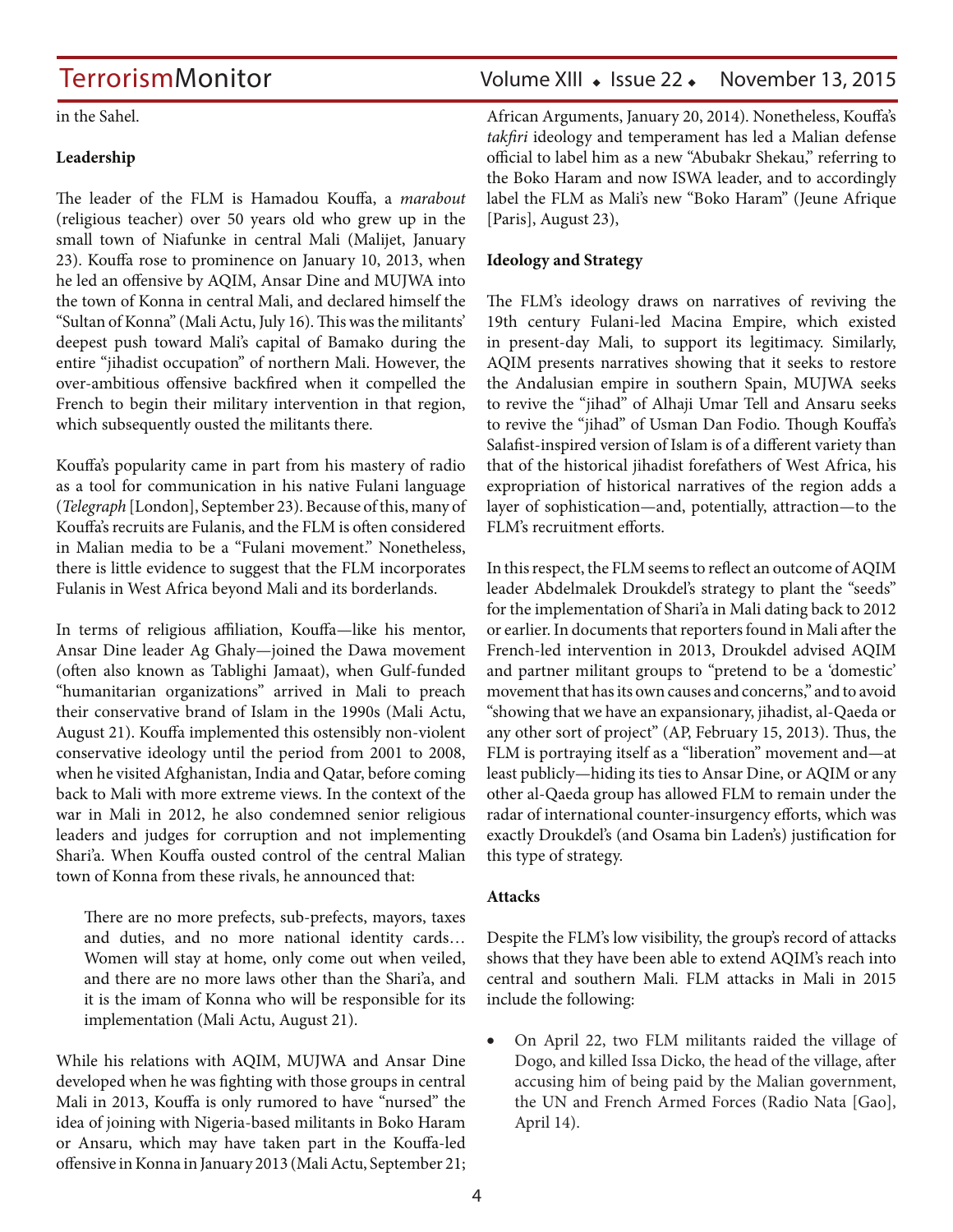- On May 4, the FLM destroyed the mausoleum in Hamdallaye, Mali, of Shaykh Sekou Amadou, who founded the Macina Empire in 1818, but whose mausoleum the FLM considers to be an idolatrous shrine [\(AP,](http://www.usnews.com/news/world/articles/2015/05/04/jihadists-destroy-proposed-world-heritage-site-in-mali) May 4)
- On June 27, Ansar Dine claimed its Khalid Ibn al-Walid Brigade, coming from the Mauritanian border, had joined with the "Macina Brigade" to attack Malian soldiers in the town of Nara ([Reuters,](http://af.reuters.com/article/maliNews/idAFL8N0ZM46W20150706) July 6).
- On August 10, FLM militants looted several shops in Tenenkou in Mopti, in central Mali, and blew up a vehicle in a reconnaissance convoy of the Malian Armed Forces in the town of Dia, killing three Malian soldiers ([Mali Actu,](http://maliactu.net/mali-cest-intervenu-hier-dans-la-localite-de-tenenkou-un-vehicule-de-larmee-saute-sur-une-mine-faisant-3-morts-et-3-blesses-graves/) August 11).
- On August 12, three "supporters of Kouffa" were arrested by Malian security forces after they took part in an attack on the Byblos hotel in the town of Sevare, Mali, with Belmokhtar- and MUJWA-founded al-Murabitun. The attack led to the deaths of 10 civilians and three Mission multidimensionnelle intégrée des Nations unies pour la stabilisation au Mali (MINUSMA) employees. It was claimed by one of Kouffa's deputies, Souleyman Mohamed Kennen, in a brief phone conversation with AFP, where he said that "the hand of Allah has guided the mujahideen of Sevare against the enemies of Islam," that Kouffa gave his "blessing" for the attack to be carried out and that the "mujahideen" were also behind the killing of three Malian soldiers in Mopti several days earlier [\(Mali Actu](http://maliactu.net/mali-le-flm-revendique-la-prise-dotage-de-sevare-qui-est-hamadoun-kouffa/), August 12).
- On August 15, two FLM militants killed Aladji Sekou, a 63-year-old imam and local MP from Barkerou, Mali, because, according to Sekou's nephew, Sekou was their religious "opponent" (*[Le Figaro](http://www.lefigaro.fr/flash-actu/2015/08/14/97001-20150814FILWWW00290-maliun-imam-tue-par-des-djihadistes-presumes.php)* [Paris], August 15).
- On September 9, Kouffa reportedly held a meeting in Dogofri in Segou, where he told his supporters to "strive harder to disseminate and implement Shari'a," and planned attacks for the eve of the celebration of Eid al-Kabir ([Mali Actu,](http://maliactu.net/mali-apparition-du-fondateur-du-front-de-liberation-du-macina-dans-la-region-de-segou-amadou-koufa-preside-une-rencontre-a-dogofri-et-projette-des-attaques-a-la-veille-de-la-tabaski/) September 11).
- On September 12, FLM militants on motorcycles killed two police officers and two civilians in an attack on a security post in the village of Ouenkoro in Bankass, Mopti, which is near the border with Burkina Faso (Malijet, September 17).
- On September 19, FLM militants on motorcycles attacked a security post at Bih in Mopti, killing two policemen and two civilians (*[Le Monde](http://www.lemonde.fr/afrique/article/2015/09/23/deux-groupes-djihadistes-progressent-dans-le-centre-et-le-sud-du-mali_4768094_3212.html)*, September 23).

### Volume XIII · Issue 22 · November 13, 2015

• On October 9, 50 FLM militants were suspected of an attack where militants on motorcycles waving black flags killed three civilians in Dounapen in Mopti, near the Burkina Faso border, after they carried out an attack several hours earlier on the gendarmerie post at Samorogouan in Burkina Faso ([Net Afrique](http://netafrique.net/burkina-faso-des-hommes-non-identifies-attaquent-le-poste-de-gendarmerie-de-samorogouan/), October 9).

At the same time, however, there have been counter-terrorism successes against the FLM. For example:

- • On September 7, Kouffa's Burkinabe "senior assistant" and former member of the Islamic Police in AQIM- and Ansar Dine-controlled Timbuktu, Hassan Dicko (a.k.a. Abu Leila), was one of three militants arrested in Bamako. After his arrest, the security forces learned he was liaising between the FLM and Ansar Dine, and that FLM intended to be the "Ansar Dine of the south [of Mali]." The two other militants who were arrested with Dicko were the Ivorian Ayouba Sangare, one of Ag Ghaly's assistants and a weapons provider to the FLM, and the Malian Ali Sangare, a transporter of weapons who played a key role in the attack on the residence of the Burkina Faso contingent of MINUSMA in Bamako (*[Le Figaro](http://www.lefigaro.fr/flash-actu/2015/09/07/97001-20150907FILWWW00360-mali-une-cellule-islamiste-demantelee.php)* [Paris], September 7).
- On September 14, Algerian security forces intercepted a shipment of arms in Borj Badji Mokhtar in southwestern Algeria near the Malian border, which were suspected of being part of a delivery to the FLM (Ennahar Online, September 15).
- On September 17, Malian security forces arrested three FLM militants, who were operating near the border with Côte d'Ivoire ([Mali Web](http://www.maliweb.net/author/lindicateurrenouveau/), September 17).

FLM attacks and arrests show that the FLM is closely connected to militancy in Mali, but also to Burkina Faso, Côte d'Ivoire, Mauritania and Algeria.

### **Conclusion**

Kouffa's apparent ability to draw on AQIM's strategic guidance and historical narratives to justify FLM's jihad in post-civil war Mali contributes to the FLM's effectiveness in recruitment and carrying out attacks. At a time when AQIM and Ansar Dine are operating in northern Mali and ISWA is pre-occupying militaries further south toward Nigeria, the FLM is becoming yet another destabilizing militant force in the region. If the FLM continues to escalate attacks and spread further into countries like Burkina Faso and Côte d'Ivoire, international and national counter-insurgency forces in the region will continue to see their resources strained and their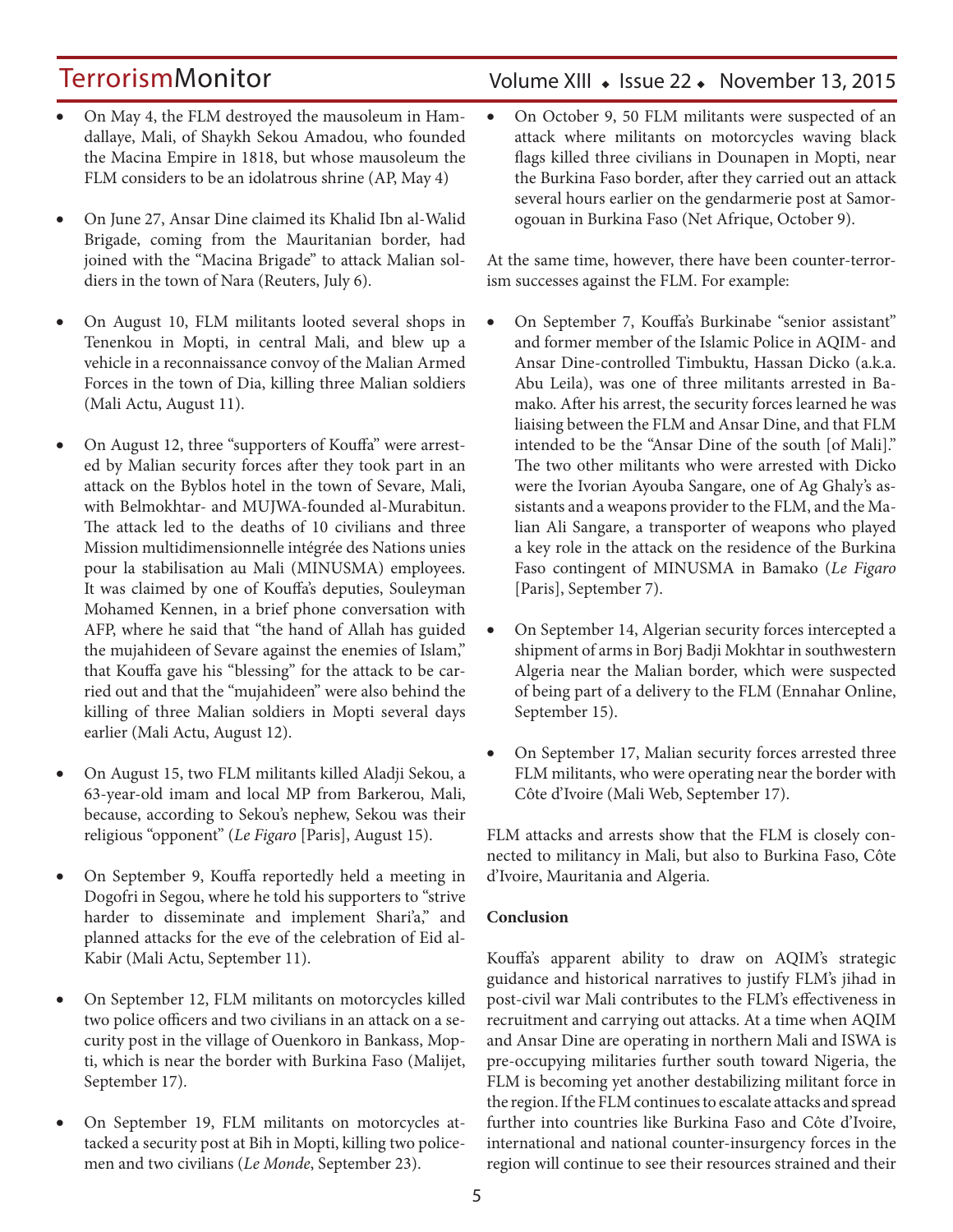TerrorismMonitor Volume XIII • Issue 22 • November 13, 2015

collective will tested.

*Jacob Zenn is an Associate Fellow of African and Eurasian Affairs for The Jamestown Foundation.*

## **The Houthis' Counter-Offensive in Yemen: Strategy, Aims and Outcomes**

### *Michael Horton*

After seven months of military operations in Yemen, Saudi Arabia and its coalition partners are facing a counteroffensive by Yemen's Houthi rebels. The Houthis—who refer to themselves as Ansar Allah—and allied units of the Yemeni Army launched a three-pronged offensive designed to broadly encircle Yemen's port city of Aden, and further isolate the fiercely contested city of Taiz.

It is unlikely that the Houthis and allied forces want to retake Aden, or secure and hold those territories that were part of what was an independent South Yemen (the former People's Democratic Republic of Yemen). One reason is that the Houthis and their allies, who are mostly drawn from Yemen's northern elite, will find it increasingly difficult to operate outside of their traditional powerbases in northwest Yemen, particularly as seven months of civil war have further solidified the divide between north and south. Additionally, those forces based in south Yemen that oppose the Houthis are better armed and marginally better trained than they were seven months ago, when the Houthis and allied forces took over Aden before being pushed out by a Saudi-backed offensive.

The Houthis' renewed push south is both an effort to secure the borders of what was formerly North Yemen (the former Yemen Arab Republic) and an effort to strengthen their position ahead of expected UN-led peace talks in Geneva. The counter-offensive also coincides with what may be a shift in the willingness of Saudi Arabia and its partners to continue fighting in Yemen.

### **Renewed Push South**

Houthi fighters and allied Yemeni Army units began a wellcoordinated counter-offensive in late October, when small, mobile bands of fighters moved toward the towns of Dhubab (located on the Red Sea coast), Damt (centrally located on the main road from Sana'a to Aden) and al-Bayda (a town located along another important north-south corridor). The towns were all occupied by members of the Popular Resistance, a loose alliance of southern separatists, tribal militias, militant Salafists and backers of Yemen's exiled, Saudi-backed government.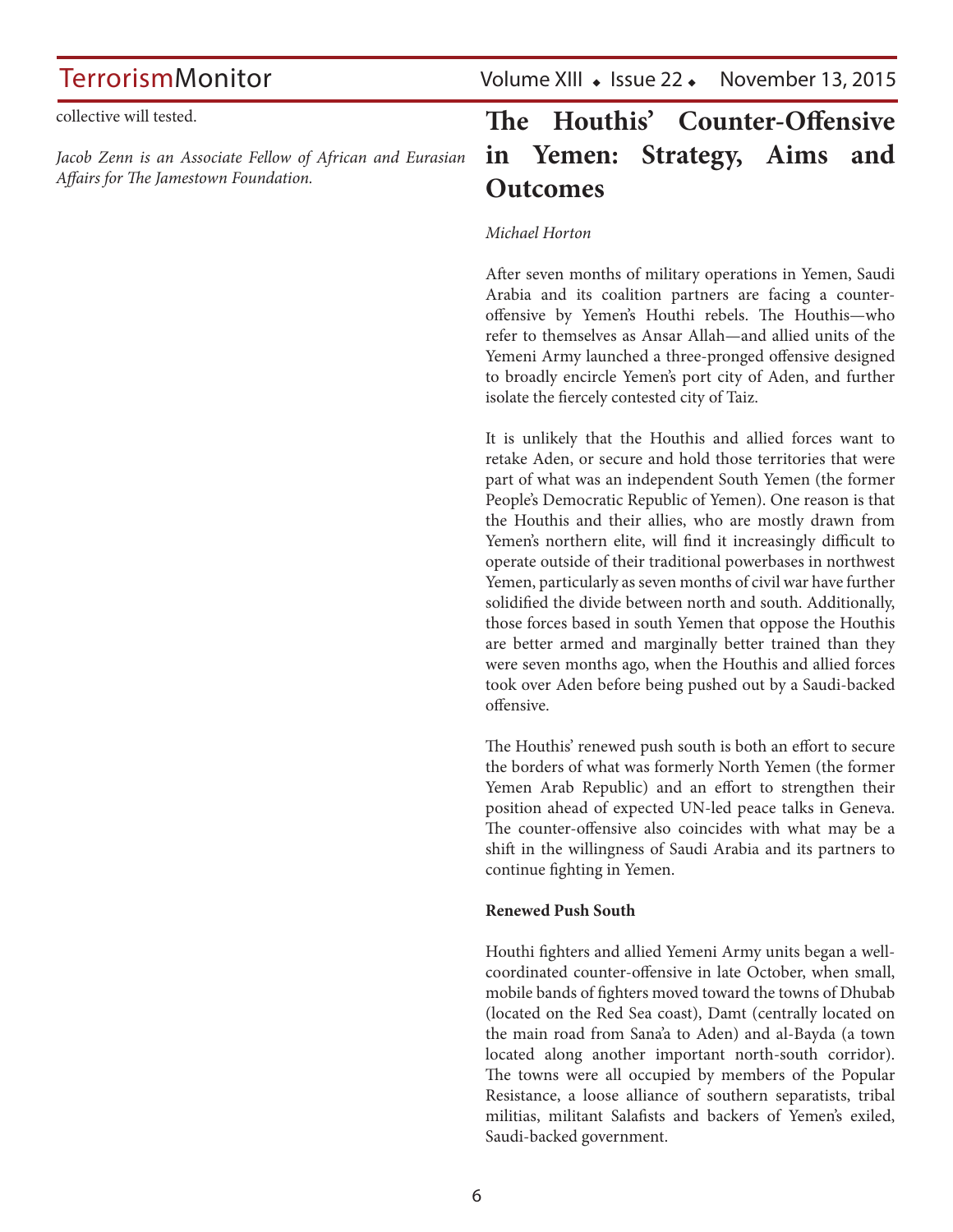By November 8, the Houthis and allied forces had seized control of Dhubab and Damt [\(Middle East Online,](http://www.middle-east-online.com/english/?id=73920) November 8; [al-Masdar](http://almasdaronline.com/article/76822), November 8). They, however, failed to retake al-Bayda, where fighting continues. Further south, in what appears to be a separate but linked operation, Houthi fighters have taken up positions on the hills north of al-Anad airbase, in the governorate of Lahij. Sudanese soldiers fighting on behalf of the Saudi-led coalition are housed on the base (*[Jordan Times](http://www.jordantimes.com/news/region/iran-backed-rebels-retake-positions-south-yemen)*, November 8). Al-Anad, along with Aden's international airport, is also used by the coalition as a base for its Apache attack helicopters.

The Houthi leadership has promised to "liberate" the airbase, but the forces have not attacked al-Anad despite holding the high ground. The deployment of 400 additional Sudanese troops to Aden on November 9, may be a response to this Houthi led counter-offensive ([Middle East Eye](http://www.middleeasteye.net/news/400-more-sudanese-troops-arrive-yemen-1210506015), November 9). However, the troops, who arrived in Aden with lightly armored APCs and Toyota trucks, will find it difficult to resupply and defend the airbase, which is reliant on a single road that links Aden with Sana'a. The road and vehicles traveling on it are highly vulnerable to ambush attacks, which the Houthis excel at.

The fact that the Houthis and their allies were able to push as far south as al-Anad—located just 40 miles north of Aden—demonstrates that the Popular Resistance and Saudiled coalition forces exercise little control over areas outside of the coalition's headquarters and the temporary capital of Aden.

### **Objectives**

As outlined above, the objectives of the current Houthi offensive are most probably threefold: secure the borders of what was North Yemen ahead of negotiations, further isolate the besieged city of Taiz and increase the pressure on Saudi Arabia and its coalition partners.

The first of these aims underlines that the restoration of a unified Yemen looks increasingly unlikely. The divisions between north and south Yemen were significant before the outbreak of civil war. After the Houthi's brutal occupation of Aden and the Popular Resistance fighters' alliance with Saudi Arabia, whose air campaign and naval blockade have devastated Yemen, these divisions are now chasms. Symbolic of this is that the flag of the unified Republic of Yemen is no longer flown in southern Yemen, and the flag of the formerly independent South Yemen now flies outside of the exiled Yemeni government's offices in Aden.

### Volume XIII · Issue 22 · November 13, 2015

Despite the Houthis' and their allies' rhetoric about reunifying the country, the leadership in Sana'a likely realizes that this is impossible to achieve through military means and also unlikely via political means. However, the northern-based leadership also knows that North Yemen is not viable without southern Yemen's resources. Most of Yemen's remaining oil and gas reserves are located in South Yemen. Thus, the Houthis and the northern elites allied with them will continue to put pressure on the south militarily.

The second critical objective of the current offensive is to further isolate the city of Taiz, where the Houthis have enforced a blockade for months. Taiz, which is located within the densely populated and well-watered central highlands, has long been on the cultural and physical border between North and South Yemen. As such, while it was part of North Yemen, it has always been contested during times of civil strife. The Houthis and, more broadly, the northern elites know that they must control Taiz and its economic resources if they want to maintain their position as leading power brokers in Yemen. If the current counter-offensive is successful, it will mean that Taiz is surrounded by territory that is controlled by the Houthis and their allies.

The third objective is to increase pressure on Saudi Arabia and its partners. The Houthis' current offensive is occurring at the same time as Saudi Arabia and the UAE are reconsidering the efficacy of their direct involvement in the war. In early November, the UAE began moving significant numbers of its troops out of Yemen. While the UAE states that this is simply a troop rotation, it is worth noting that along with the troops, the UAE is also moving out much of its hardware, which is unusual if this is indeed a troop rotation (*Khaleej Times*, November 3).

#### **Additional Pressure Points**

As part of their strategy to exert pressure on the coalition—in particular on Saudi Arabia—the Houthis and allied units of the Yemeni Army continue to launch hit and run operations along Saudi Arabia's southern border. In what appears to be an escalation of the cross border attacks, on November 5, Houthi forces seized—and briefly held—the Saudi border town of al-Rabu'ah. [1] While the attacks have not been covered or documented by Western or Gulf-based media outlets, the Houthis have posted hours of video on YouTube that purports to show their forces attacking what appear to be elements of the Royal Saudi Land Forces (RSLF), Saudi towns and numerous border posts.

In addition to maintaining, if not intensifying, their crossborder attacks on Saudi Arabia, Houthi media outlets claim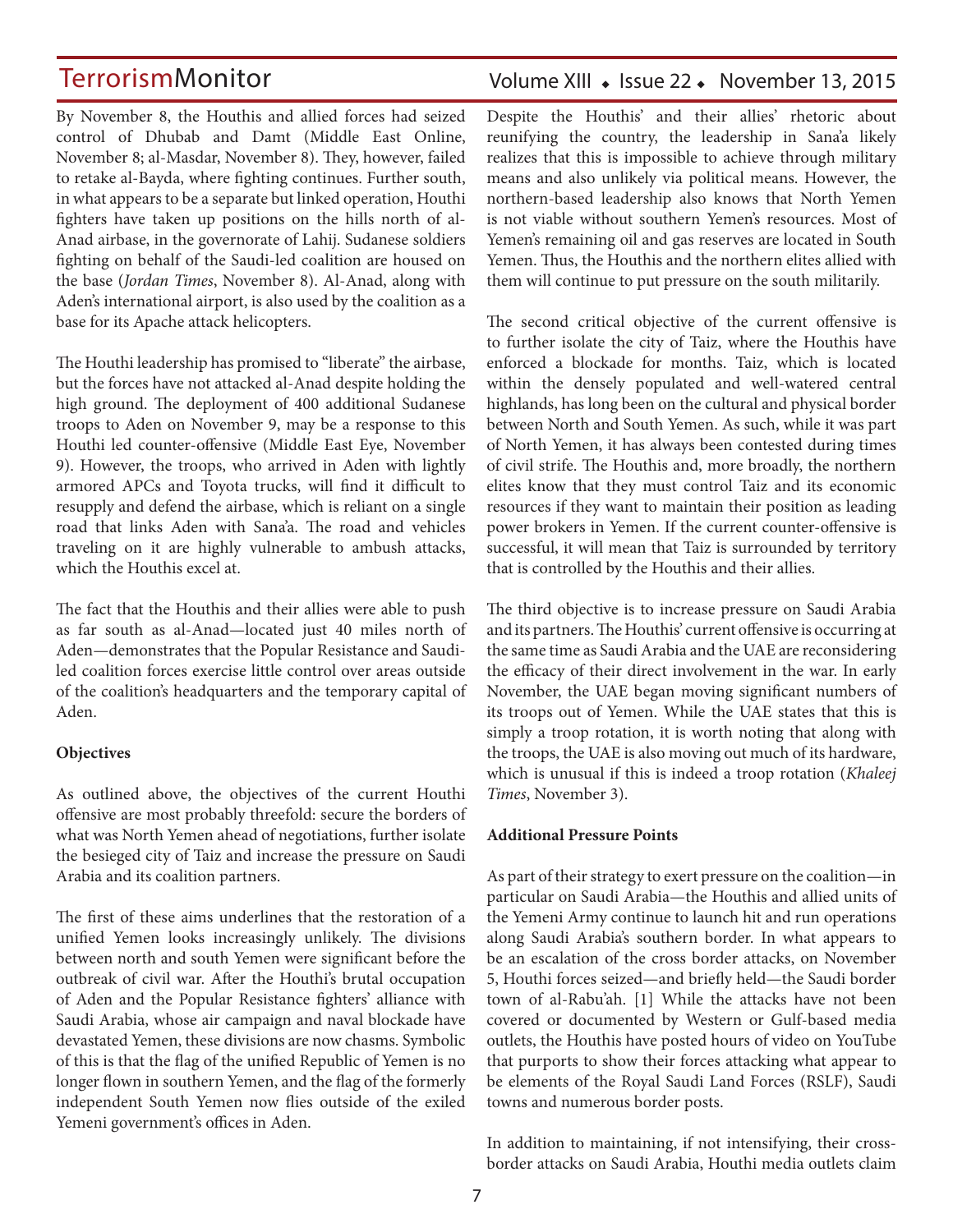TerrorismMonitor Volume XIII • Issue 22 • November 13, 2015

that the Houthis and elements of the Yemeni Armed Forces have successfully targeted Saudi and Emirati naval ships off Yemen's Red Sea coast. These attacks have not been confirmed by Saudi Arabia or the UAE. However, the Yemeni Navy does have Chinese C-802 anti-ship missiles in its inventory so such attacks are possible.

### **Conclusion**

It is unlikely that the current counter-offensive will result in the Houthis and their allies regaining control of Aden and the parts of southwest Yemen that they briefly controlled in mid-2015. The Houthi leadership and the northern elites allied with them know that they cannot retake, much less secure, all of southwest Yemen, even if Saudi Arabia and its partners cease military operations in the country.

However, the counter-offensive shows Saudi Arabia and its partners that seven months' of intense aerial bombardment has done little to impede the Houthis' and their allies' ability to plan and execute complex offensives. While the counteroffensive does have important strategic aims, its primary purpose is to strengthen the Houthis' and their allies' bargaining position in Geneva, if—and when—talks begin.

*Michael Horton is an analyst whose work primarily focuses on Yemen and the Horn of Africa.*

### Notes

1. The video purports to show Houthi and allied Yemeni Army units in action against the RSLF in al-Rabu'ah, a town located in Saudi Arabia's Asir region that is home to ethnic Yemenis, some of whom are Zaidi Shi'a. The video can be seen at [https://www.youtube.com/watch?v=3AJy05cNJ-c.](https://www.youtube.com/watch?v=3AJy05cNJ-c) 2. See: [http://www.janes.com/article/55592/yemeni-rebels](http://www.janes.com/article/55592/yemeni-rebels-claim-third-anti-ship-missile-attack)[claim-third-anti-ship-missile-attack.](http://www.janes.com/article/55592/yemeni-rebels-claim-third-anti-ship-missile-attack)

## **If at First You Don't Succeed, Try Deception: The Islamic State's Expansion Efforts in Algeria**

### *Nathaniel Barr*

Since announcing the establishment of the caliphate in June 2014, the Islamic State has broadcast its successes in expanding into new territories outside of Syria and Iraq, aiming to create the perception that it is growing rapidly throughout the Muslim world, and steadily chipping away at al-Qaeda's position as the preeminent global jihadist organization. But contrary to the former's claims, the group's expansion efforts have often been fraught with setbacks. In some theaters, the Islamic State has confronted more powerful jihadist organizations, many of them al-Qaeda affiliates, who have resisted efforts to sow internal discord and inspire defections. The Islamic State has also run up against state security forces who have sought to eliminate affiliated groups before they can gain a foothold. To date, however, the Islamic State's expansion struggles have often gone relatively unnoticed, as the group has effectively masked its weaknesses and projected an image of strength through its propaganda.

Nowhere have the organization's struggles been more pronounced than in Algeria. While Algeria was one of the first countries outside of Syria and Iraq where the Islamic State established a physical presence, two factors have prevented the group from solidifying its gains and making further inroads. First, a superior jihadist organization in al-Qaeda in the Islamic Maghreb (AQIM) has pushed back against the Islamic State's encroachment in Algeria. AQIM has waged a propaganda battle against its jihadist rival, and has mounted a military campaign aimed at demonstrating to rank-and-file militants in Algeria that it is more powerful than the Islamic State. Second, Islamic State factions in Algeria have been unable to evade Algeria's security forces, who have aggressively and proactively cracked down on them. With both AQIM and Algerian security forces pressuring the Islamic State, the group has resorted to a familiar propaganda strategy of deception and exaggeration to preserve its influence in Algeria. The article will examine the Islamic State's struggles in Algeria in the context of the group's broader international expansion efforts.

### **Islamic State's Initial Advance into Algeria**

The Islamic State's expansion into Algeria came without warning, when members of AQIM's "center zone," led by Abdelmalek Gouri, announced in September 2014 that they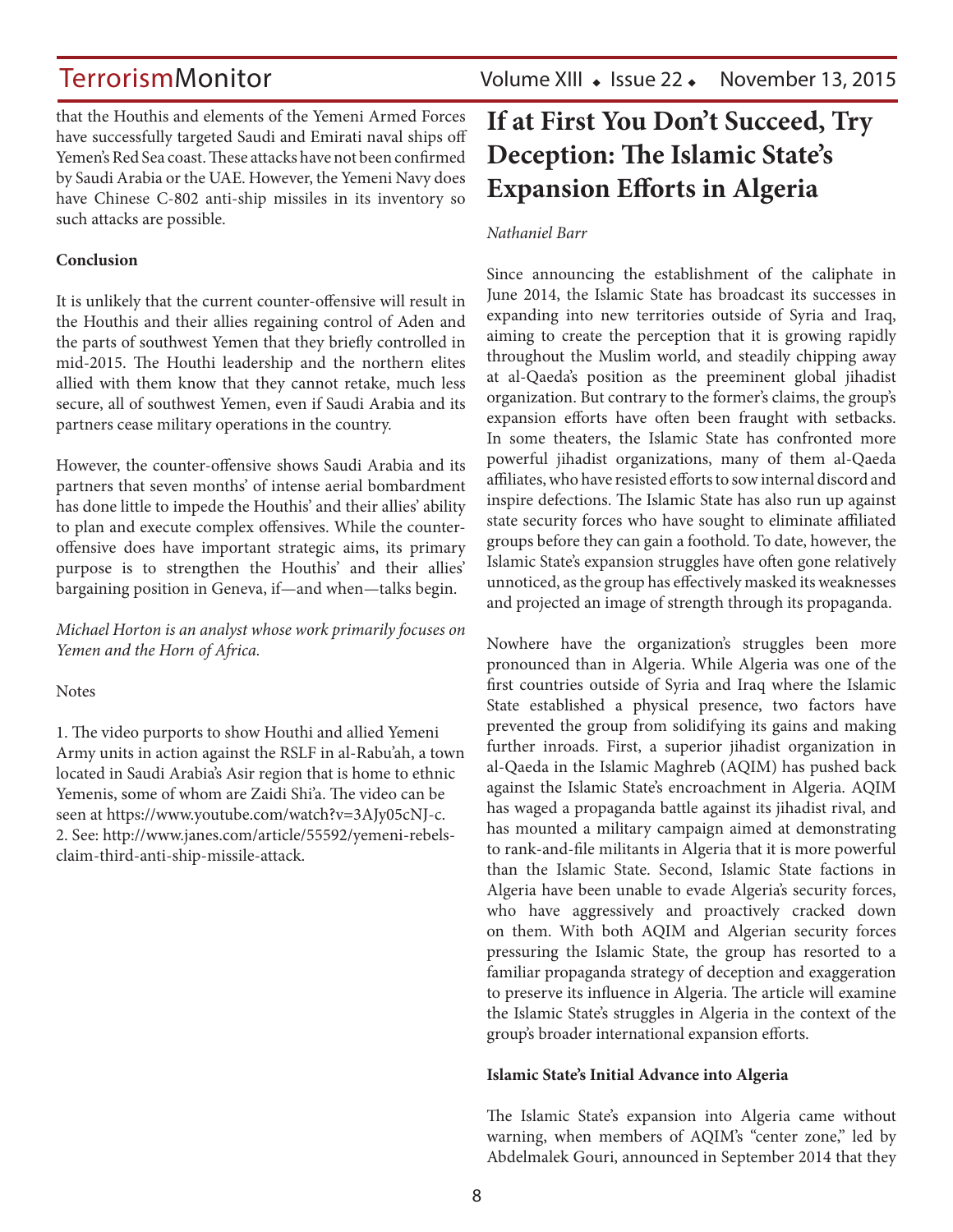were joining the rival jihadist group. In his statement, Gouri said that AQIM had "deviat[ed] from the true path," and he proclaimed that his group would henceforth be known as Jund al-Khilafah, or Soldiers of the Caliphate ([al-Jazeera](http://www.aljazeera.com/news/middleeast/2014/09/algeria-al-qaeda-defectors-join-group-201491412191159416.html), September 14, 2014). Less than two weeks after Gouri's pledge of allegiance, Jund al-Khilafah announced its arrival on the world stage by kidnapping and beheading Herve Gourdel, a French citizen who had been hiking in the mountains of the Kabylie region, a longtime hotbed of jihadist activity ([al-Jazeera](http://www.aljazeera.com/news/middleeast/2014/09/algeria-fighters-behead-abducted-frenchman-2014924153845171677.html), September 25, 2014). Jund al-Khilafah filmed Gourdel's beheading and presented the execution as an act of retaliation against France for its involvement in the anti-Islamic State military campaign in Iraq. the group's decision to carry out a high-profile beheading as its first act of violence was emblematic of the Islamic State's global messaging strategy; in theaters outside of Iraq and Syria, the organization has repeatedly conducted spectacular attacks as a means of drawing attention to new Islamic State affiliates.

However, although the Islamic State had announced its presence in Algeria with a bang, Jund al-Khilafah's prospects thereafter declined rapidly. In December 2014—a month after Abu Bakr al-Baghdadi, Islamic State's amir, accepted Jund al-Khilafah's pledge of allegiance and announced the creation of Wilayat al-Jazair (Algeria province)—the Algerian Army killed Gouri, who was Jund al-Khilafah's top commander, and two other militants in a raid in northern Algeria [\(al-Arabiya](http://english.alarabiya.net/en/News/middle-east/2014/12/23/Algeria-troops-kill-chief-militant-behind-Frenchman-s-murder-.html), December 23, 2014). A crippling blow was delivered to Jund al-Khilafah in May 2015, when Algerian security forces killed approximately 25 Islamic State militants in two days of military operations in the mountains of Bouira Province ([Reuters](http://www.reuters.com/article/2015/05/20/algeria-security-idUSL5N0YB4KH20150520), May 20). At the time of the first raid, which resulted in the death of 22 fighters, Jund al-Khilafah's top commanders had reportedly been meeting to plan major attacks, possibly in Algiers or against Algerian military facilities, and Algerian troops recovered a sizable weapons arsenal during the operation (*[El Watan](http://www.elwatan.com/actualite/terrorisme-les-details-de-l-operation-de-bouira-22-05-2015-295360_109.php)* [Algiers], May 22).

The May raid devastated Jund al-Khilafah. International media reports placed the size of the group at only 30 fighters, meaning that the raid in May had wiped out almost all of the group's manpower (*[New York Times](http://www.nytimes.com/2014/12/24/world/africa/algerian-army-kills-militant-leader-linked-to-beheading-of-french-hostage.html?_r=0)*, December 23, 2014). The raid also decimated Jund al-Khilafah's leadership ranks: five of the group's six commanders were killed in the operation, including Abdullah Othman al-Asimi (a.k.a. Bachir Kherza), who had been appointed to lead Jund al-Khilafah after Gouri's death (*[El Watan](http://www.elwatan.com/actualite/message-inquietant-d-un-sympathisant-de-l-ei-a-alger-24-05-2015-295545_109.php)* [Algiers], May 24).

Jund al-Khilafah's precipitous collapse revealed the fragility of the Islamic State's foothold in Algeria. Its rapid and highly public rise to prominence may have been to its detriment,

### Volume XIII · Issue 22 · November 13, 2015

as the group was not strong enough in its nascent stages to withstand the crackdown that inevitably followed the release of the beheading video. Indeed, though Jund al-Khilafah claimed responsibility for three minor attacks against security forces in February and March of 2015, the group has not mustered enough force to carry out another high-profile attack since the kidnapping and beheading of Gourdel (Jihadology, March 19). And while Jund al-Khilafah had reportedly been in the process of wooing AQIM fighters based in southern Algeria and northern Mali, the near obliteration of the group in May likely curtailed these recruitment operations and reduced the Islamic State's influence in the region (*El Khabar* [Algiers], July 21).

Jund al-Khilafah, or what remains of the group, is now a strategically irrelevant player in Algeria. Though remnants of the group may continue to operate in the Kabylie region, the group does not presently possess the manpower or resources to significantly threaten Algeria's security or AQIM's Algerian network.

### **Smoke and Mirrors: Islamic State's Propaganda Strategy in Algeria**

With its physical network in Algeria decimated, the Islamic State has turned to its propaganda machine to help reestablish itself in the country. In particular, the group has exploited social media and other platforms to create the illusion that militants in Algeria are defecting from AQIM and flocking to the Islamic State in droves. According to their logic, if the Islamic State can foster the perception that it is ascendant and AQIM is internally factious, it can persuade Algerian jihadists to defect from AQIM. Thus, the Islamic State's strategy is designed to turn the myth of momentum into a reality. This is an approach that the organization has also implemented in other areas where it is seeking to expand, including Afghanistan and Somalia.

The primary means by which the Islamic State has sought to cultivate momentum in Algeria is by publicizing pledges of allegiance that Algerian jihadists have made. Four jihadist groups have pledged allegiance to the Islamic State since Jund al-Khilafah did so, with some of the pledges timed to maximize the attention they receive. The first pledge of allegiance that the Islamic State received in 2015 came in May from a group of fighters in Skikda Province, in eastern Algeria. [1] The pledge, which was issued via audio statement, provided little information on the members of the Skikda faction, aside from the fact that they had previously been aligned with AQIM. The next pledge of allegiance came in late July, when militants claiming to be part of AQIM's al-Ghuraba Brigade, which operates in the vicinity of the eastern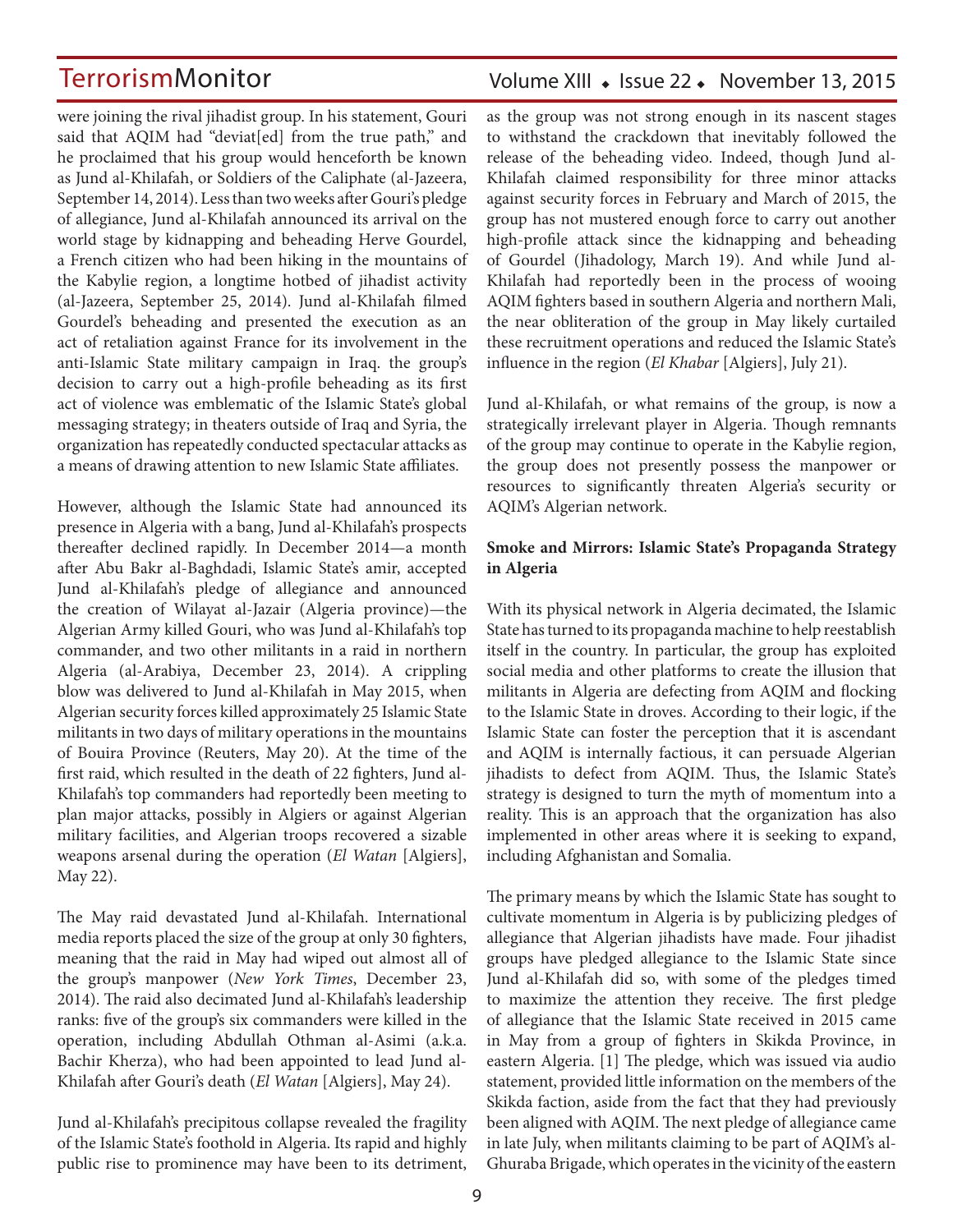Algerian city of Constantine, announced their defection to the Islamic State in an audio statement and called upon other AQIM members to join the other group as well. [2] In early August, Islamic State militants from Iraq's Saladin Province released a video praising the al-Ghuraba militants, thereby drawing further attention to the defection. [3]

The Islamic State's next moves in Algeria further showed how the group manipulates social media to inflate its presence and create the perception of discord within rival jihadist organizations. On September 3, Islamic State Twitter supporters released a video of the al-Ghuraba cell's pledge of allegiance (only an audio statement had been released when the group initially pledged allegiance to the Islamic State in July). The next day, militants claiming to be from AQIM's al-Ansar Brigade, which operates in central Algeria, released an audio statement announcing their defection. [4] The re-release of the al-Ghuraba militants' pledge of allegiance appears to have been strategically timed to coincide with the pledge from the al-Ansar Brigade, creating the illusion that AQIM militants were defecting to the Islamic State en masse. Approximately two weeks after the pledge of allegiance from the al-Ansar militants, Humat al-Da'wah al-Salafiyah, a low profile Algerian jihadist group that had joined AQIM in 2013, announced that it too was pledging allegiance to the Islamic State ([SITE](https://ent.siteintelgroup.com/Multimedia/aqim-division-pledges-allegiance-to-is-leader-baghdadi-in-video.html), September 22). The organization's social media operatives immediately sought to publicize the defections; one prolific pro-Islamic State Twitter account remarked that a new group was defecting from AQIM to the Islamic State every day, while another Twitter supporter claimed that AQIM was fracturing as a result of Islamic State pressure. [5] [6]

Despite the Islamic State's efforts to foment unrest within AQIM, the group has been unsuccessful in turning the impression of strength into a reality. None of the four groups that have pledged allegiance to the Islamic State in Algeria in 2015 have carried out an attack since joining. Indeed, there is reason to believe that some of these groups comprise fewer than a dozen militants; one news report claimed that the al-Ghuraba and Skikda cells had been inactive for several years, and also noted that the al-Ghuraba cell consisted of no more than ten fighters [\(al-Arabi al-Jadeed](http://www.alaraby.co.uk/politics/2015/7/26/%D9%85%D8%AC%D9%85%D9%88%D8%B9%D8%A7%D8%AA-%D8%AF%D8%A7%D8%B9%D8%B4-%D9%81%D9%8A-%D8%A7%D9%84%D8%AC%D8%B2%D8%A7%D8%A6%D8%B1-%D8%B8%D8%A7%D9%87%D8%B1%D8%A9-%D8%B5%D9%88%D8%AA%D9%8A%D8%A9) [London], July 27). The situation has become so grim for the Islamic State in Algeria that the group itself has acknowledged its struggles. On October 21, the Islamic State's Wilayat al-Jazair released an audio statement in which a militant reassured jihadists that the group's presence in Algeria was sustainable, and urged Islamic State fighters in Algeria not to risk their lives unnecessarily, fearing a repeat of Jund al-Khilafah's collapse. [7] That the Islamic State, a group that endlessly parades its victories and conceals its defeats, felt the need to reassure

its supporters in Algeria that it was still relevant reveals the organization's bleak prospects in the country.

### **AQIM's Response to the Islamic State Threat**

One explanation for Islamic State's struggles in Algeria is the strong front that AQIM has presented against encroachment. AQIM has implemented a two-pronged strategy to counter the Islamic State's influence in Algeria. On the propaganda front, AQIM has sought to discredit the other group. For instance, in July 2015, AQIM released a statement via Twitter accusing the Islamic State of sowing discord within the jihadist community and blaming the group for inciting a jihadist civil war in the Libyan city of Derna. [8] AQIM has also directly undercut the Islamic State's propaganda operations in Algeria; following the al-Ansar Brigade's pledge of allegiance to the Islamic State, AQIM released a statement claiming that the al-Ansar Brigade remained loyal to al-Qaeda, and said that no more than ten men from the brigade had defected. [9]

In addition, AQIM has intensified its military operations in Algeria to demonstrate to militants that it remains the most potent jihadist force in the country and that defections from AQIM to the Islamic State have not diminished AQIM's military capabilities. In July 2015, AQIM carried out an attack that amounted to a show of force, killing at least nine Algerian soldiers in the Ain Defla region southwest of Algiers ([Reuters](http://uk.reuters.com/article/2015/07/19/uk-algeria-security-idUKKCN0PT0AV20150719), July 19). In a statement, AQIM noted that it had carried out the attack, the bloodiest jihadist operation in Algeria in over a year, in response to Algerian military claims that the militant group had been "eradicated and destroyed." [10] However, the attack also sent a clear message to the Islamic State, and to AQIM's own fighters, that AQIM was still a force to be reckoned with in Algeria. Since the Ain Defla incident, AQIM, which had been largely inactive militarily in 2014, has carried out several more attacks inside Algeria, suggesting that AQIM has made a strategic decision to ramp up its operational tempo in Algeria to ward off a challenge from the Islamic State.

### **Implications for Algeria**

AQIM's escalation in response to the challenge from the Islamic State comes at a fraught time for Algeria, whose policymakers and security officials are preoccupied with resolving the conflicts in Libya and Mali and preventing spillover into the country. These security challenges also come as tensions between Algerian President Abdelaziz Bouteflika and the DRS, Algeria's powerful intelligence service, are mounting. In addition, in the background is the potential succession crisis when Bouteflika, whose health has